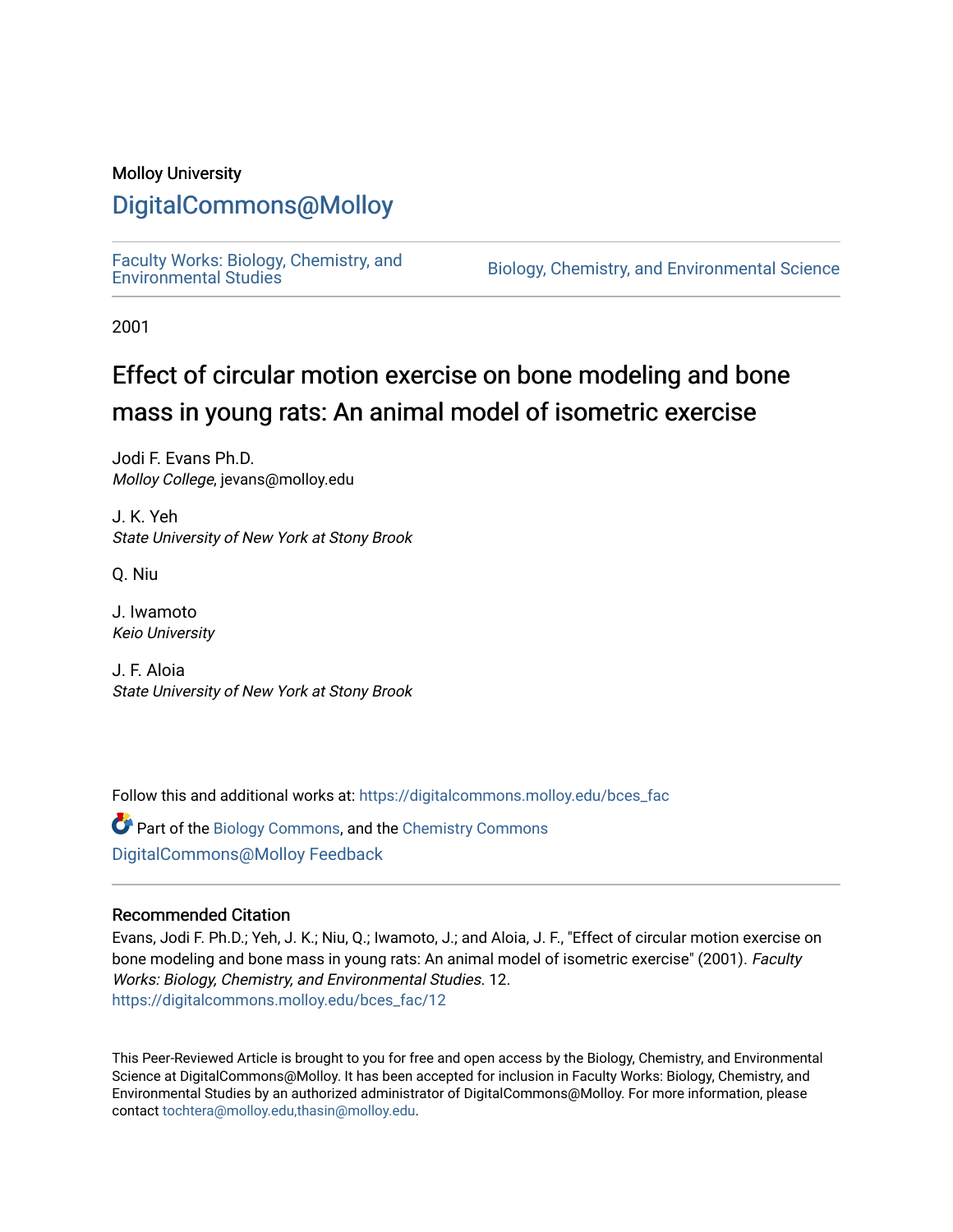**Original Article** 



# **Effect of circular motion exercise on bone modeling and bone mass in young rats: An animal model of isometric exercise**

**J.K. Yeh1,2, Q. Niu1 , J.F. Evans1 , J. Iwamoto3 , J.F. Aloia1,2**

<sup>1</sup> Department of Medicine, Winthrop-University Hospital, Mineola, NY, USA, <sup>2</sup> The Health Sciences Center, State University of New York at Stony Brook, NY, USA, 3 Department of Orthopedic Surgery, Keio University, Tokyo, Japan

#### **Abstract**

The aims of the study are to develop a non-invasive animal model of circular motion exercise and to evaluate the effect of this type of exercise on bone turnover in young rats. The circular motion exercise simulates isometric exercise using an orbital shaker that oscillates at a frequency of 50 Hz and is capable of speeds from 0-400 rpm. A cage is fixed on top of the shaker and the animals are placed inside. When the shaker is turned on, the oscillatory movement should encourage the animals to hold on to the cage and use various muscle forces to stabilize themselves. Rats at 8 weeks of age were trained on the shaker for 6 weeks and static and dynamic histomorphometric analyses were performed for the proximal tibial metaphysis and the tibial shaft. The exercise resulted in no significant effect on animal body weight, gastrocnemius muscle weight and femoral weight. Although the bone formation rate of cancellous and cortical periosteum was increased by the exercise, trabecular bone volume was decreased. The exercise increased periosteal and marrow perimeters and the cross-sectional diameter of cortical bone from medial to lateral without a significant increase in the cortical bone area. These results suggest that circular motion exercise under force without movement or additional weight loading will cause bone-modeling drift with an increase in bone turnover to reconstruct bone shape in adaptation to the demand in strength. Since there is no additional weight loading during circular motion exercise, the net mass of bone is not increased. The bone mass lost in trabecular bone could possibly be due to a re-distribution of mineral to the cortical bone.

**Keywords:** Mechanical Loading, Cancellous Bone, Cortical Bone, Bone Formation, Bone Resorption

### **Introduction**

The best protection against age-related bone loss and subsequent increased risk of fracture is considered to be the achievement of maximal bone mass at skeletal maturity<sup>1,2</sup>. It has been hypothesized that the influence of exercise (loading) on bone modeling and remodeling is the primary means by which the structural competence of bone architecture is established and maintained<sup>3-5</sup>. Physical activity has long been linked with an increase in bone mass and recently it has been illustrated to have a definitive positive effect on the growing skeleton<sup>3,6-8</sup>. In addition to its positive effects on the immature skeleton, moderate endurance exercise has been shown to increase signs of bone collagen turnover and alter calcium homeostasis in young adult and

*Accepted 23 December 2000*

elderly women<sup>9,10</sup>. Similarly, several animal studies involving young and mature or aging rats have demonstrated that increased physical activity leads to an increase in bone  $mass<sup>11-14</sup>$ .

Muscle strengthening exercise in general has been classified into three categories: isotonic, isokinetic and isometric<sup>15</sup>. Both isotonic and isokinetic exercise involve movement whereas isometric exercise is static and involves the application of force with no movement. During isometric exercise muscle tension is increased by the application of forces against stable resistance. Unlike with isotonic and isokinetic exercise, there is no movement of the joint and the length of the muscle remains unchanged with isometric exercise. However the application of force without movement does increase muscle strength $16,17$ .

Many animal models have been developed to simulate human exercise such as treadmill running<sup>11,14,18</sup>, swimming<sup>19</sup>, weight bearing<sup>20</sup> and jumping<sup>21</sup>, all of which are generally not considered isometric exercise. These forms of exercise except swimming, differ from isometric exercise in the fact that they

*Corresponding author: J.K. Yeh, Metabolism Laboratory, Department of Medicine, Winthrop-University Hospital, Suite 501, 222 Station Plaza North, Mineola, NY 11501, USA. E-mail: jyeh@winthrop.org*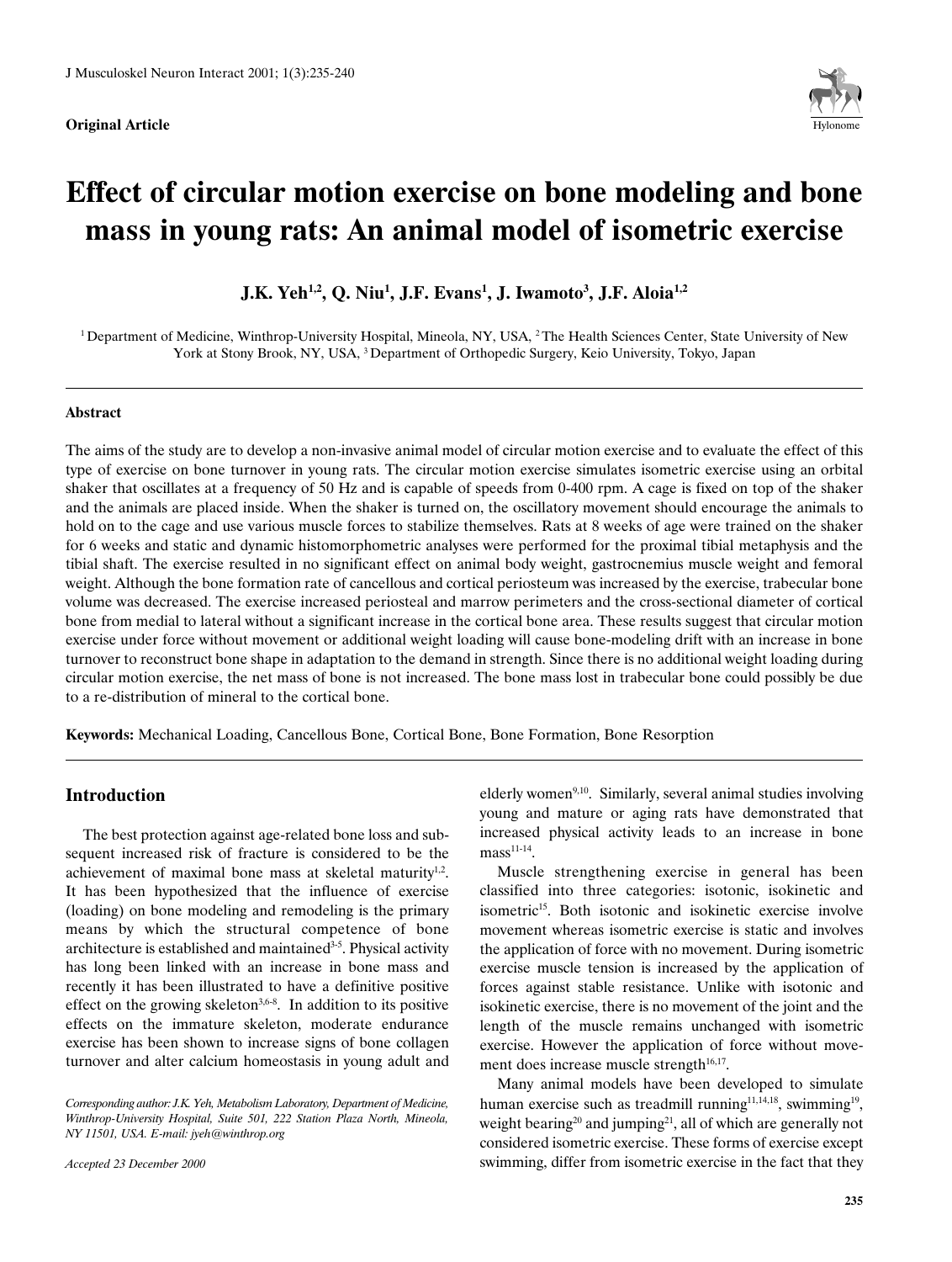not only involve movement but they also involve vertically applied gravitational forces on the skeleton. This fact and the fact that no non-invasive animal model to simulate isometric exercise has been described heretofore emphasize the importance of evaluating this form of exercise and the impact that it has on bone. Here we describe an animal model that simulates human isometric exercise without invasive procedures. It involves placing the animals in a cage attached to the top of an orbital shaker. When the machine is turned on it oscillates in a circular motion and encourages the animals to hold on to the cage and use various muscle forces such as abduction and adduction, extension and flexion, etc. to stabilize them. This increases the frequency of muscle contraction patterns that normally help to maintain quadruped balance with minimal or no alteration of muscle length rather than effecting contraction patterns that primarily subserve locomotion. It thereby simulates human isometric exercise in that muscle force is exerted without movement of the limb. The force on the skeleton in this animal model introduced here is applied horizontally in contrast to the gravitational forces that are applied in other human exercise simulations.

The aims of the study are (a), to develop an animal model using a shaking apparatus to encourage a non-invasive circular motion exercise, (b), to evaluate the effect of the circular motion exercise on bone mass and bone turnover in trabecular and cortical bones in rats, (c), to compare the results of circular motion exercise with the results of our previous study of treadmill exercise.

#### **Material and methods**

#### Animal preparation

Eighteen female Sprague-Dawley rats at 8 weeks of age were purchased from Hilltop Animal Care, Inc. (Pittsburgh, PA). They were randomly divided into two groups as sedentary control and exercise groups. The body weight of the rats was monitored weekly and the experimental period was 6 weeks. For circular motion exercise the training was conducted 5 days per week. An orbital shaker that oscillates at a frequency of 50 Hz and is capable of speeds

the training device. The stainless steel cage (10 x 16 x 7 inch cage, W x L x H) was mechanically stabilized on top of the shaker. The animals assigned for exercise were allowed at least a two day acclimation period. During the first 2 days, the speed of the shaker and duration of each running session were gradually increased from 70 rpm for 5 minutes to 150 rpm

from 0-400 rpm was used as

for 45 minutes. During the first two days adaptation period of training, we observed that it required speed above 150 rpm in order to encourage the animals to hold on to the cage, thereafter, the speed and duration were increased gradually. The speed and duration were gradually increased to 350 rpm for 60 minutes each day in the second week, and this speed and duration were maintained for 5 days per week for the rest of the experimental period. This speed and duration were determined based on preliminary trials and are the point at which the animals did not show signs of undue exhaustion. Animals were unable to hold on to the cage when the speed increased above 450 rpm. All rats with and without treatment were given water ad libitum and were allowed free access to a standard pellet chow diet (Rodent Laboratory chow 5001, Ralston Purina). They were housed under local vivarium conditions (temperature  $23.8\,^{\circ}\mathrm{C}$  and 12 hours on/off light cycle). Animals were maintained according to the NIH Guide for Care and Use of Laboratory Animals, and animal protocols were approved by the Laboratory Animal Care Committee of Winthrop-University Hospital.

#### Preparation of specimens

All rats were labeled with 15 mg/kg of demeclocycline intraperitoneally (Sigma Chemical Co., St. Louis, MO) and 8 mg/kg of calcein subcutaneously (Sigma Chemical Co., St. Louis, MO) at 12 days and 2 days, respectively, before sacrifice. They were anesthetized using ketamine 80mg/kg injected intraperitoneally along with 12mg/kg of xylazine, and euthanized by exsanguination. The gastrocnemius muscle of each animal was isolated and weighed. The right femur of each animal was dissected free of soft tissue and dehydrated for dry weight and femoral length. The right tibia was dissected and cut into three equal parts. The right proximal tibia and tibial shaft were fixed in 70% ethanol solution for two days, and immersed in Villanueva Osteochrome Bone Stain (Polysciences, Inc., Warrington, PA) for 5 days. The specimens were dehydrated by sequential changes of ascending concentrations of ethanol (70, 95 and 100%) and xylene and then embedded in methyl methacrylate (Eastman Organic Chemicals, Rochester, NY). Frontal sections of the proximal tibia were cut at 5 um using

| Group                                                                  | <b>Number</b><br>of animals | <b>Body Weight</b><br>(g) | <b>Gastrocnemius</b><br><b>Muscle Weight</b><br>(g) | Femoral<br>Dry Weight<br>(mg) | Femoral<br>Length<br>(mm) |  |
|------------------------------------------------------------------------|-----------------------------|---------------------------|-----------------------------------------------------|-------------------------------|---------------------------|--|
| Sedentary                                                              | 9                           | $265 \pm 12.8$            | $1.74 \pm 0.14$                                     | $516 \pm 31$                  | $33.3 \pm 0.6$            |  |
| Exercise                                                               | 9                           | $266 \pm 13.4$            | $1.77 \pm 0.16$                                     | $522 \pm 37$                  | $33.4 \pm 0.6$            |  |
| Values are mean ± SD. All differences were tested by Student's t-test. |                             |                           |                                                     |                               |                           |  |

All the comparison had p>0.05, considered statistically non significant

**Table 1.** Effects of isometric exercise on body weight, gastrocnemius muscle weight, femoral dry weight and femoral length of the rats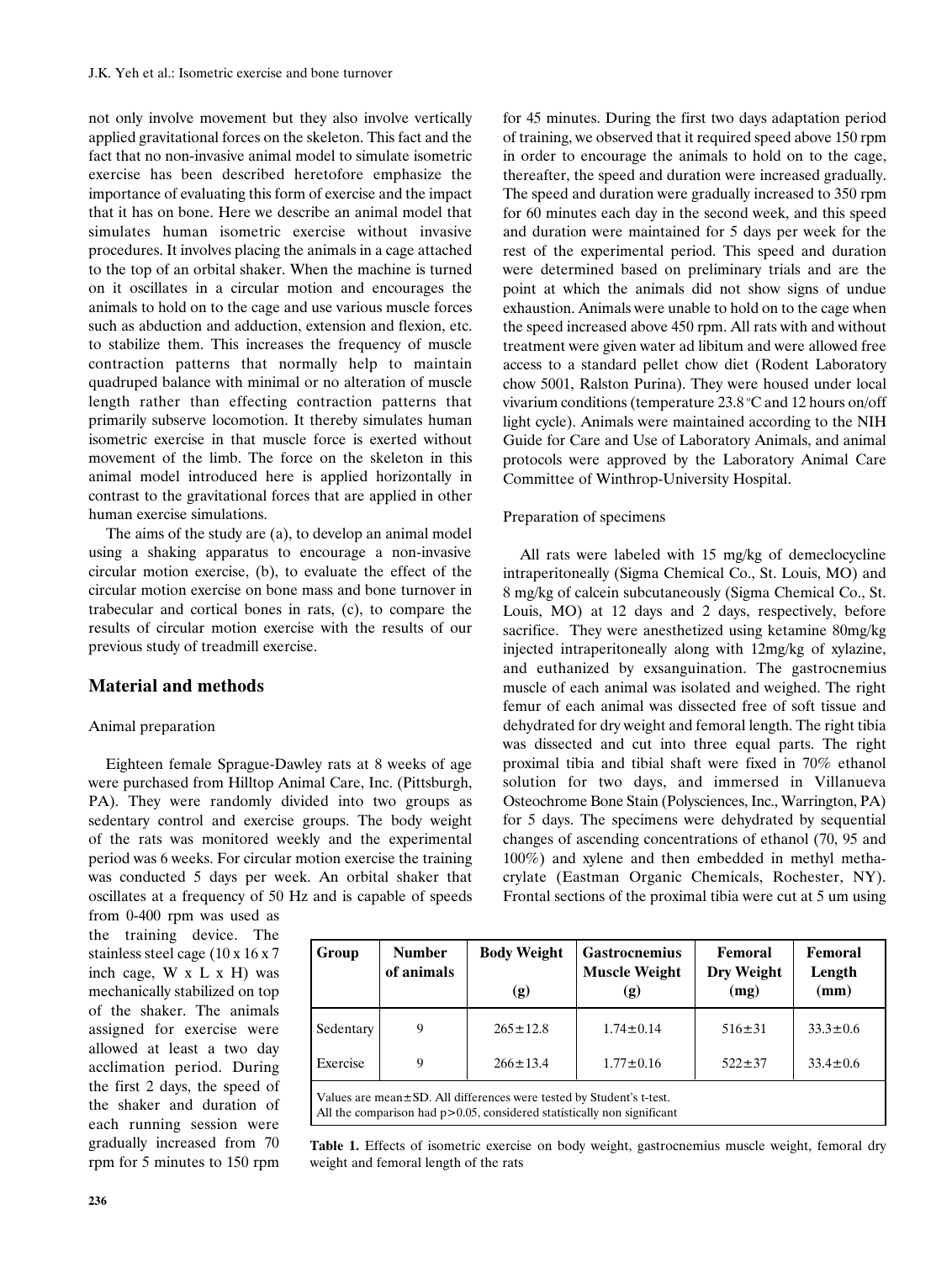

**Figure 1.** Effect of circular motion exercise on trabecular label perimeter  $(\%)$ , mineral apposition rate (mcm/d), bone formation rate/bone surface (mcm<sup>3</sup>/mcm<sup>2</sup>/d) and the bone volume (%) of the proximal tibia. Error bars are the S.D. of 9 rats. \*Significantly different from the sedentary control group by Student's t-test (P<0.05). Notice an increase in the label perimeter and bone formation rate with a decrease in the trabecular bone volume.

a microtome (Leica RM2155, Germany) and cross sections of the tibial shaft proximal to the tibiofibular junction were cut at 40 um using a diamond wire Histo-Saw machine (Delaware Diamond Knives, Inc., DE). All sections were coverslipped with Eukitt (Calibrated Instruments, Inc. Hawthorne, NY) for static and dynamic histomorphometric analysis.

#### Bone histomorphometry

A digitizing morphometry system was used to measure bone histomorphometry parameters. The system consists of an epifluorescence microscope (Olympus, BH-2), a digitizing pad (Numonics 2206) coupled to an IBM computer, and the morphometry program Osteo Metrics (Osteo Metrics, Atlanta, GA). The interlabel width between calcein and demeclocycline labels beneath the growth plate was used to calculate the longitudinal growth rate. The measured parameters for the cancellous bone included total tissue area, trabecular bone area and perimeter, single - and double - labeled perimeters and inter-label width. These data were used to calculate the percent cancellous bone volume, percent labeled perimeter, mineral apposition rate, and bone formation rate/bone surface according to the standard nomenclature described by Parfitt et al.<sup>22</sup>

In the present study, the regions of cancellous bones measured were 1-4 mm distal to the growth plate for the proximal tibial metaphysis. The measured parameters for the periosteum of the tibial shaft were periosteal perimeter, single- and double-labeled perimeters and inter-label width. These data were used to calculate the percent labeled perimeter, mineral apposition rate, and bone formation rate/bone surface.

#### Statistical analysis

All data are presented as the means and standard deviation (S.D.) in tables and figures. The Student's t-test was used to examine the difference between the two groups. A significance level of P<0.05 was used for all comparisons.

### **Results**

Body weight, gastrocnemius muscle weight and femoral dry weight and length did not differ between the two groups (Table 1). The body weight gain and longitudinal growth rate also did not differ between the two groups (data not shown). Figure 1 shows that circular motion exercise resulted in a significantly higher trabecular bone formation rate/bone surface, but a lower trabecular bone volume than that of the sedentary group  $(P<0.05)$ . The increase in trabecular bone formation rate/bone surface was due to increased label perimeter without a significant effect on the mineral apposition rate.

Figures 2 and 3 show that the exercise training also resulted in a significantly higher bone formation rate/bone surface in the periosteal and endocortical surfaces of cortical bone as compared to the sedentary group. In contrast to the trabecular bone, this increase in both periosteal and endocortical surfaces was primarily due to an increase in the mineral apposition rate, but not the label perimeter. Eroded surface, used as an index of bone resorption in the endocortical area, was also higher in the exercised group in comparison to the sedentary group. Thus, the exercise training increased the bone turnover in the endocortical area.

Figure 4 shows that the total area and marrow area of tibial shaft were both higher in the exercised than in the sedentary group. The cortical bone area did not differ between the two groups, but the shape of the tibial shaft was changed. The width of tibial shaft from medial to lateral was higher in the exercised than that of the sedentary group. The width from anterior to posterior did not differ between the groups.

#### **Discussion**

To our knowledge there is no suitable non-invasive animal model that simulates human isometric exercise. The present animal model introduced uses circular motion to encourage the animals to hold on to the cage. Although the "floor" of the cage was moving, the animals used various muscle forces to stabilize themselves. Since there was no movement of the limbs but there was muscle force exerted (application of force with no movement), this model could be considered a close simulation of isometric exercise. The animals do periodically move to adjust their position, however the majority of their exercise time is spent in a stationary holding position. Since it is a circular motion, the forces in this model are generally applied horizontally which allows us to examine the bone adaptation to the direction of forces other than that from gravitational force.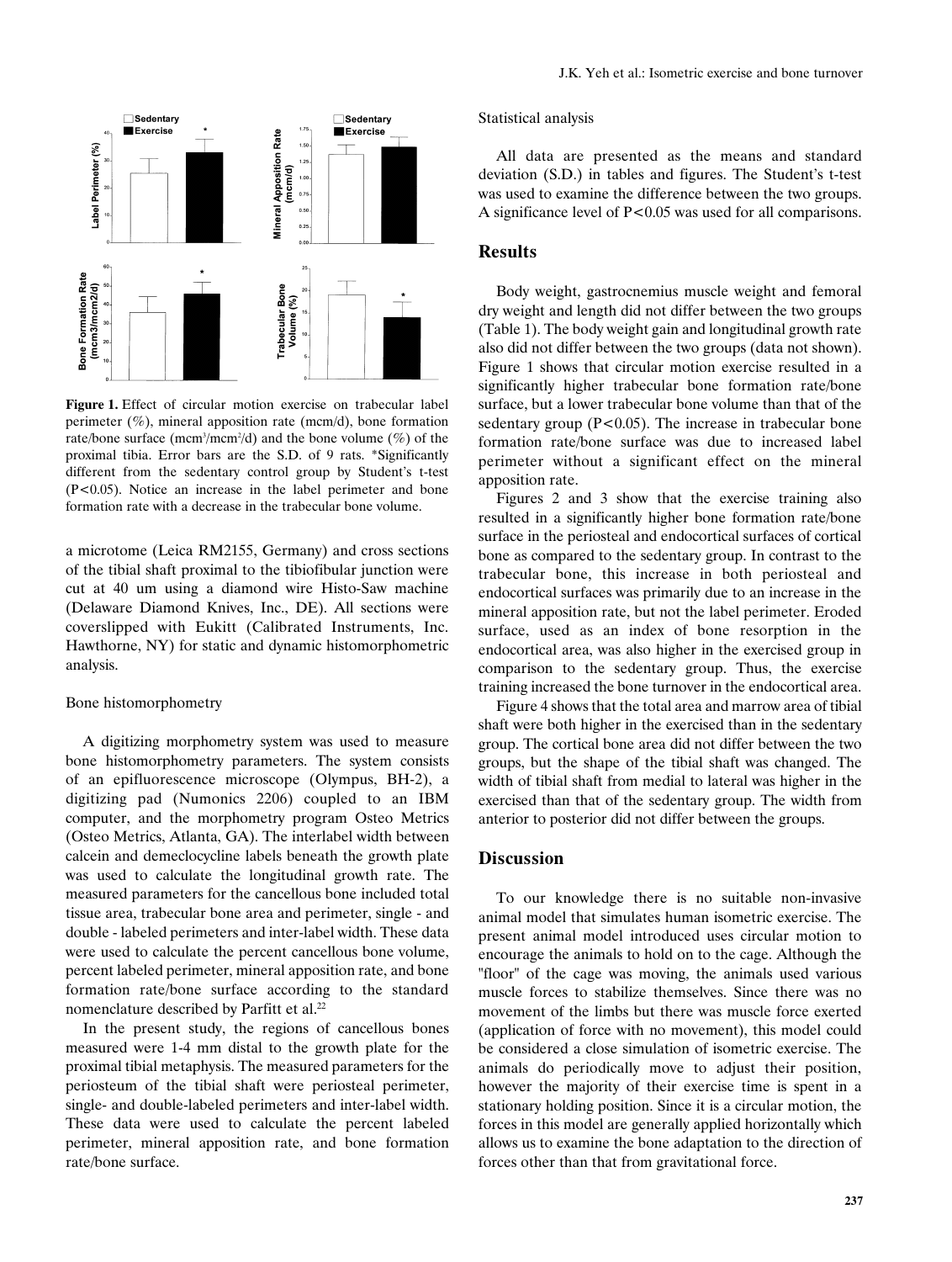

**Figure 2.** Effect of circular motion exercise on periosteal perimeter (mm), label perimeter  $(\%)$ , mineral apposition rate (mcm/d), and the bone formation rate/bone surface (mcm<sup>3</sup>/mcm<sup>2</sup>/d) of the tibial shaft. Error bars are the S.D. of 9 rats. \*Significantly different from the sedentary control group by Student's t-test  $(P<0.05)$ .

The animals used in this study were young growing rats. Gain in bone size and mass were expected to be rapid in both exercise and sedentary groups. The growth rate, reflected in weight gain over the experimental time period, did not differ between the groups. Since the aim of the study was to compare the difference in bone mass and bone formation between the two groups instead of the rate of growth, the basal control group was omitted. In young growing rats, longitudinal growth is generally sensitive to gravitational



**Figure 3.** Effect of circular motion exercise on endocortical perimeter (mm), mineral apposition rate (mcm/d), bone formation rate/bone surface (mcm<sup>3</sup>/mcm<sup>2</sup>/d) and the eroded surface (%) of the tibial shaft. Error bars are the S.D. of 9 rats. \*Significantly different from the sedentary control group by Student's t-test (P<0.05). Notice an increase in both bone formation rate and the eroded surface.



**Figure 4.** Effect of circular motion exercise on tibial shaft total area  $(nm<sup>2</sup>)$ , Cortical medial to lateral width  $(mm)$ , Cortical area  $(mm<sup>2</sup>)$ , and the marrow area  $(mm<sup>2</sup>)$ . Error bars are the S.D. of 9 rats. \*Significantly different from the sedentary control group by Student's t-test  $(P<0.05)$ . Notice a change in bone shape and size without a significant increase in the cortical bone volume.

mechanical loading such as treadmill training. Moderate exercise with treadmill training may stimulate longitudinal bone growth<sup>23</sup>, whereas high-intensity training may delay or stop long bone growth $24$ . Other kinds of exercise related to gravitational loading, such as jump training $21$  and voluntary running exercise<sup>25</sup> using rats as an animal model also stimulate long bone growth. In this exercise study with horizontal forces, bone length and longitudinal growth rate measured using demeclocycline and calcein labeling were not significantly different between the exercise and sedentary groups, indicating that this type of horizontal force does not enhance longitudinal bone growth.

The circular motion exercise training does however activate the bone formation rate in both the cortical bone and trabeculae of the tibia. Since the area of trabecular bone of the proximal tibia measured was in the metaphyseal region, an increase in the bone formation rate accompanied by a net loss of bone volume in comparison with the sedentary group suggests that the bone resorption rate was activated and exceeded the formation rate. However, findings in the endocortical bone turnover parameters shows that both the eroded surface and bone formation rates were increased and the net marrow area was enlarged in the exercised group as compared to the non-exercised group. The modeling gain in the periosteum induced by the exercise compensated for the net loss in endosteum and results in no significant increase in cortical bone mass.

The most popular method of inducing bone hypertrophy and increasing bone density is progressive overload exercise such as weight-bearing exercise<sup>26,27</sup>. Examining rat tibia (major weight-bearing site) vs the lumbar-5 vertebra (minor weight-bearing site) in response to treadmill exercise, it has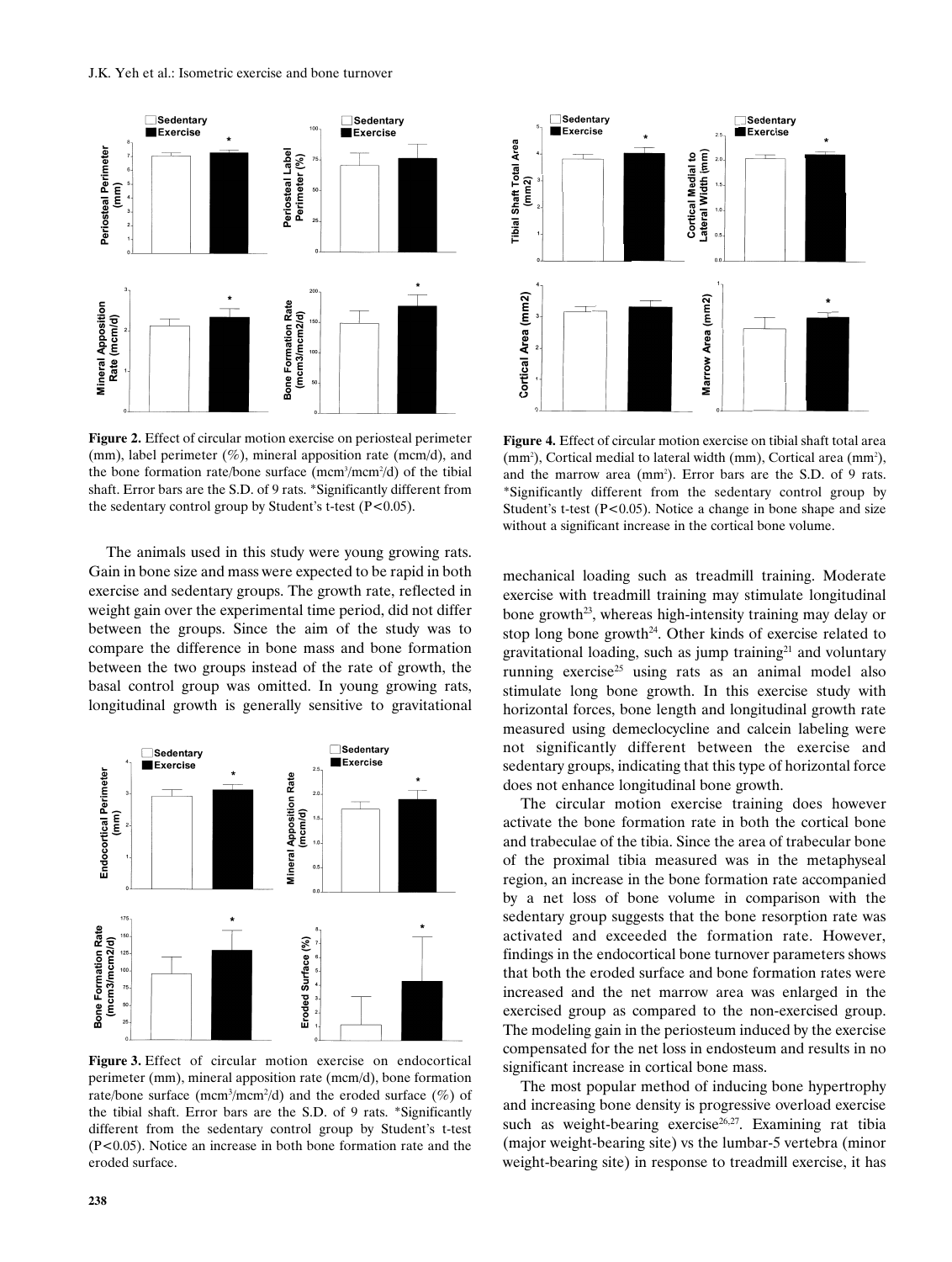|                                     | <b>Isometric</b><br><b>Exercise</b> | <b>Treadmill</b><br><b>Exercise</b> |
|-------------------------------------|-------------------------------------|-------------------------------------|
| Body weight                         | NS                                  |                                     |
| Muscle Weight                       | NS                                  |                                     |
| Trabecular Label Parimeter          | ↑                                   | $NS \uparrow$                       |
| <b>Trabecular MAR</b>               | <b>NS</b>                           |                                     |
| <b>Trabecular BFR</b>               | ٨                                   |                                     |
| Trabecular Bone Volume              |                                     |                                     |
| Periosteal MAR                      |                                     |                                     |
| Periosteal BFR                      |                                     |                                     |
| <b>Endocortical BFR</b>             |                                     | $NS \uparrow$                       |
| <b>Endocortical Bone Resorption</b> |                                     |                                     |
| Cortical Bone Volume                | NS                                  |                                     |

**Table 2.** Comparison of the effects between Isometric exercise and treadmill exercise.

been shown that the beneficial effects were more significant in the long bone than that of the vertebra $14,23,28$ .

In a long bone, such as the tibia, the cancellous bone increase induced by treadmill exercise is higher in the distal metaphysis than in the proximal metaphysis $2<sup>3</sup>$ . Since circular motion exercise increases the frequency of muscle contraction and muscle forces against stable resistance without movement of the joint and the length of muscle, there is no additional weight loading during the exercise. Thus, this study clearly demonstrates that exercise without additional weight loading does not benefit bone gains efficiently.

When the increase in bone formation rate in the trabecular bone of the proximal tibial metaphysis is examined, circular motion exercise induces an increase in the bone formation rate due to increased osteoblastic recruitment (label perimeter) without an increase in the osteoblastic activity (mineral apposition rate). This is in contrast with the results of a treadmill study using rats of the same age<sup>23</sup> where treadmill exercise increases the mineral apposition rate in both trabecular and periosteal cortical bones without a significant increase in the labeled perimeter during the initial training period (Table 2). Treadmill exercise also increases periosteal bone formation without a significant loss of endocortical bone of the tibia. The net balance of trabecular and cortical bone is increased by treadmill exercise. It appears that weight-bearing exercise increases osteoblastic activity and suppresses osteoclast resorption activity and results in a net increase in bone mass $23,27$ . Whereas, the non-weight-bearing exercise increases mainly osteoblast and osteoclast cell numbers at Basic Multicellular Units-based remodeling sites and results in a redistribution of the bone (Fig. 2,3,4).

The contrast between the two types of exercise is that treadmill exercise is weight-bearing against gravitational forces and the exercise with circular motion is non-weightbearing with the force applied horizontally. Since bone has a remarkable adaptability against strains, the shape and size and bone strength are adjusted through bone modeling and remodeling according to the "Minimal Effective Strain range" and the direction of the strain forces<sup>26</sup>. This phenomenon is noticeably revealed in the change in cortical shape induced by the circular motion exercise. When the orbital shaker is set to oscillate in a circular motion the animal uses various muscle forces to stabilize it.

There is a definite interaction between bone and muscle but it remains uncertain how muscle forces exert their effects on bones. The effects of muscle strengthening exercise on bone may depend on a number of factors, such as the frequency with which muscle forces are applied, the rate at which muscle forces are applied, the magnitude of muscle forces, and the accumulated numbers of loading events. It is uncertain which factor is more important than the others, however, the circular motion exercise integrates all of these factors at various degrees. It is interesting to note a report in which muscle force is circumvented and the application of stress on the bone is accomplished through vibration<sup>29</sup>. The authors of this report used a vibration apparatus to investigate the effect of  $2g (g = 9.8 \text{m/sec})$  vertical acceleration and a frequency of 50Hertz on the prevention of bone loss in the ovariectomized rat. Although this non-physiological mechanical stimulation is not a muscle strengthening exercise, it exhibits the function of preventing loss of bone mineral density. The mechanism is not clear, however, the authors do suggest that the vibration, with the application of increased stresses on the bone, is responsible for the suppression of ovariectomy induced bone turnover.

Although the mass of gastrocnemius muscle was not affected by the 6 weeks of circular motion exercise, it is certain that loading frequency was increased during the exercise. It is possible that the muscle contraction applies a horizontal force and the bones respond to the stress by increasing cortical diameter, particularly on the medial to lateral side in this case. Our results demonstrate the importance of loading frequency of muscle force in interaction between muscle and bone. In contrast, treadmill exercise involves weight-bearing against gravitational forces and the mechanical loading is distributed evenly along the cortical bone. Therefore there is no significant change in the shape of the tibial shaft.

### **Conclusion**

Using a shaking apparatus, we have developed a noninvasive animal model that simulates human isometric exercise. There is neither additional weight loading nor movement involved during the exercise and the forces are applied horizontally. We found that this exercise enhances bone modeling activity and bone turnover. It also resulted in